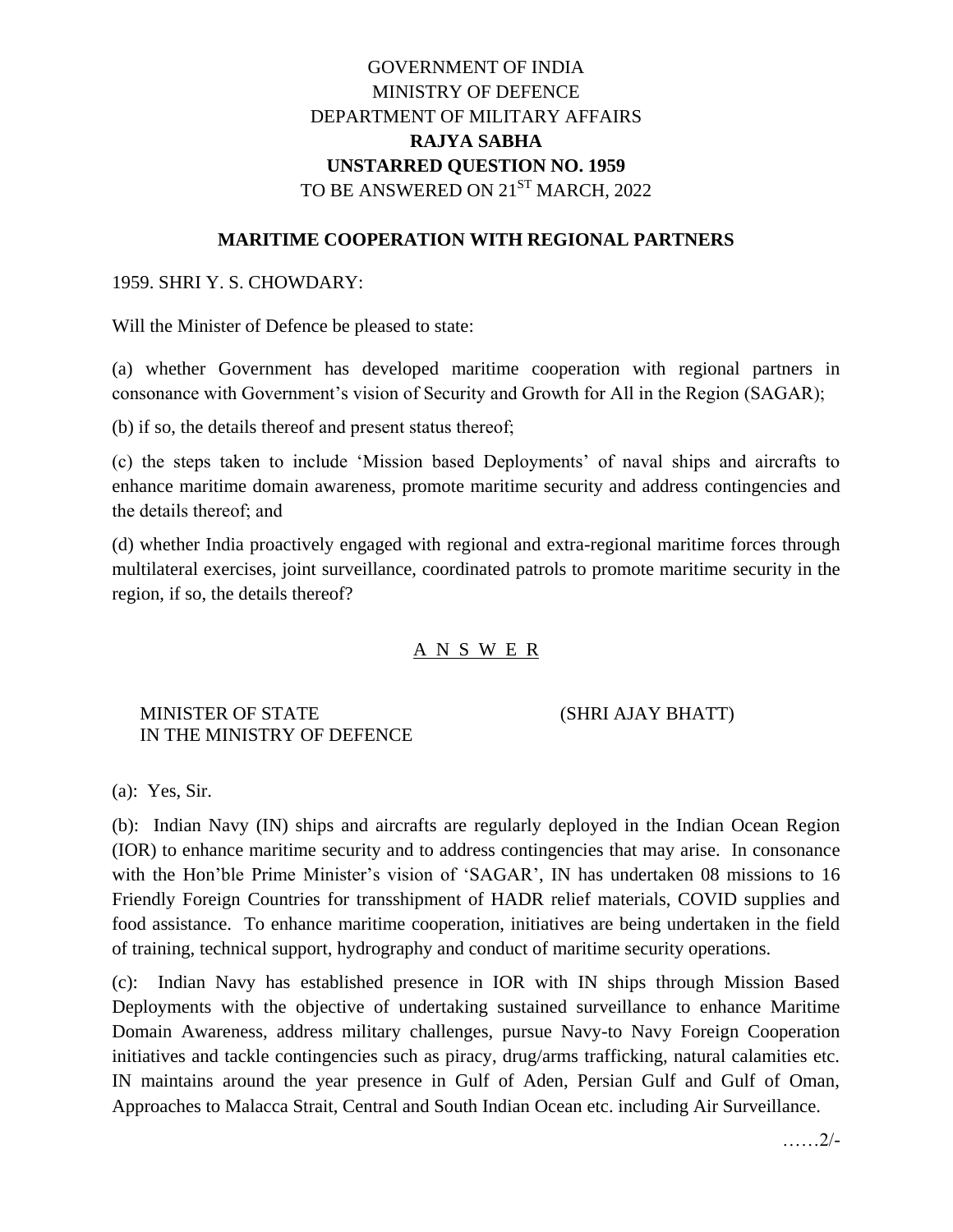In the last two years, Indian Navy has deployed ships to 16 Friendly Foreign Countries. These deployments spanned over 215 days at sea, have delivered a cumulative assistance of more than 3,000 MT of food aid, over 300 MT Liquid Medical Oxygen, 900 Concentrators and 20 ISO containers.

| (d): Yes, Sir. The operational interactions with friendly foreign countries are as under: |  |
|-------------------------------------------------------------------------------------------|--|
|-------------------------------------------------------------------------------------------|--|

|       | Activities                                                                         | Details                                                                    |  |  |
|-------|------------------------------------------------------------------------------------|----------------------------------------------------------------------------|--|--|
| (i)   | Joint Exclusive Economic Zone<br>Surveillance                                      | Maldives, Mauritius and Seychelles. MoU<br>has been signed with Mozambique |  |  |
| (ii)  | <b>Coordinated Patrols</b>                                                         | Bangladesh,<br>Indonesia,<br>and<br>Myanmar<br>Thailand                    |  |  |
| (iii) | Maritime Exercise with Friendly   Placed at Annexure I<br><b>Foreign Countries</b> |                                                                            |  |  |

\*\*\*\*\*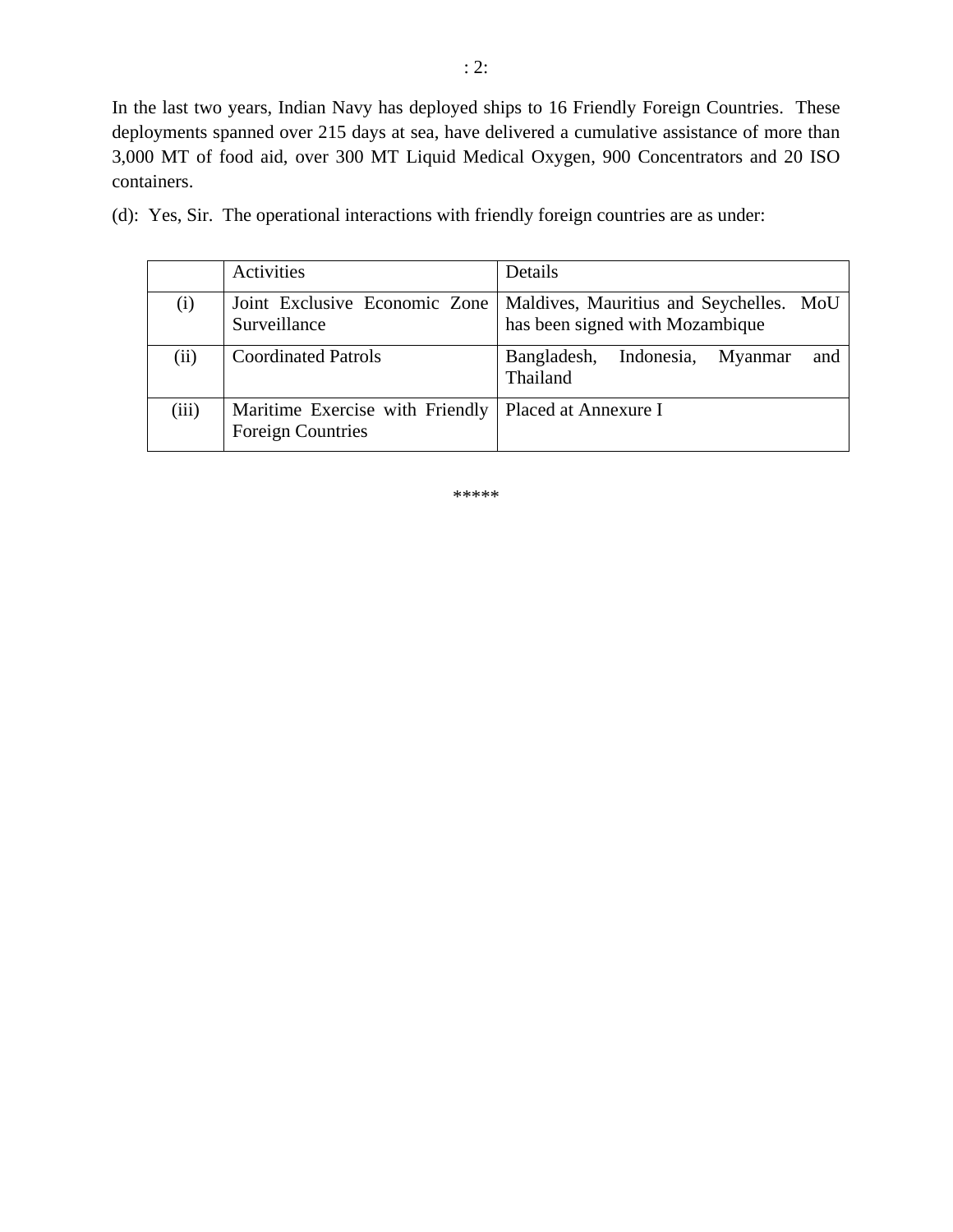# **ANNEXURE REFERRED TO IN REPLY TO PART (d) OF RAJYA SABHA UNSTARRED QUESTION NO. 1959 FOR ANSWER ON 21.03.2022 REGARDING 'MARITIME COOPERATION WITH REGIONAL PARTNERS':**

Details Of Maritime Engagements With FFCs

The details of exercises undertaken with friendly foreign countries are tabulated below:-

| Sl. No.                       | Country                     | Exercise                 | Periodicity     |  |  |
|-------------------------------|-----------------------------|--------------------------|-----------------|--|--|
|                               | <b>Bilateral Exercises</b>  |                          |                 |  |  |
| 1.                            | Australia                   | <b>AUSINDEX</b>          | Biennial        |  |  |
| $\overline{2}$ .              | Bangladesh                  | <b>IN-BN BILAT</b>       | Annual          |  |  |
| $\overline{3}$ .              | Bangladesh                  | <b>IN-BN SF Exercise</b> | Annual          |  |  |
| $\overline{4}$ .              | France                      | <b>VARUNA</b>            | Annual          |  |  |
| $\overline{5}$ .              | Indonesia                   | <b>IND-INDO BILAT</b>    | Annual          |  |  |
| 6.                            | Japan                       | <b>JIMEX</b>             | <b>Biennial</b> |  |  |
| 7.                            | Malaysia                    | <b>IN-RMNBILAT</b>       | Biennial        |  |  |
| 8.                            | <b>Maldives</b>             | Ex Ekatha                | Annual          |  |  |
| 9.                            | Myanmar                     | <b>IN-MN BILAT</b>       | Annual          |  |  |
| 10.                           | Oman                        | <b>IN-RNOBILAT</b>       | <b>Biennial</b> |  |  |
| 11.                           | <b>Qatar</b>                | <b>IN-QENFBILAT</b>      | Biennial        |  |  |
| 12.                           | Russia                      | <b>INDRA Navy</b>        | Biennial        |  |  |
| 13.                           | Saudi Arabia                | <b>IN-RSNF Bilateral</b> | Annual          |  |  |
| 14.                           | Singapore                   | <b>SIMBEX</b>            | Annual          |  |  |
| 15.                           | Sri Lanka                   | <b>SLINEX</b>            | Annual          |  |  |
| 16.                           | Sri Lanka                   | <b>IN-SLN SF Ex</b>      | Annual          |  |  |
| 17.                           | <b>UAE</b>                  | <b>IN-UAENBILAT</b>      | <b>Biennial</b> |  |  |
| 18.                           | <b>UK</b>                   | <b>KONKAN</b>            | Annual          |  |  |
| 19.                           | <b>USA</b>                  | Ex Sangam (SF)           | Annual          |  |  |
| 20.                           | <b>USA</b>                  | <b>SALVEX</b> (Salvage)  | Annual          |  |  |
| 21.                           | Vietnam                     | <b>IN-VPN BILAT</b>      | Annual          |  |  |
| <b>Multilateral Exercises</b> |                             |                          |                 |  |  |
| 1.                            | Australia (lead),           | <b>KAKADU</b>            | <b>Biennial</b> |  |  |
|                               | Multilateral                |                          |                 |  |  |
| 2.                            | India (lead), Multilateral  | <b>MILAN</b>             | <b>Biennial</b> |  |  |
| 3.                            | Indonesia (lead),           | <b>KOMODO</b>            | <b>Biennial</b> |  |  |
|                               | Multilateral                |                          |                 |  |  |
| $\overline{4}$ .              | <b>IONS Member Nations</b>  | <b>IONS</b> Exercise     | Annual          |  |  |
| 5.                            | Israel (lead), Multilateral | <b>Mighty Shield</b>     | Annual          |  |  |
| 6.                            | Japan, USA                  | EOD Ex 2-JA              | Annual          |  |  |
|                               |                             |                          |                 |  |  |